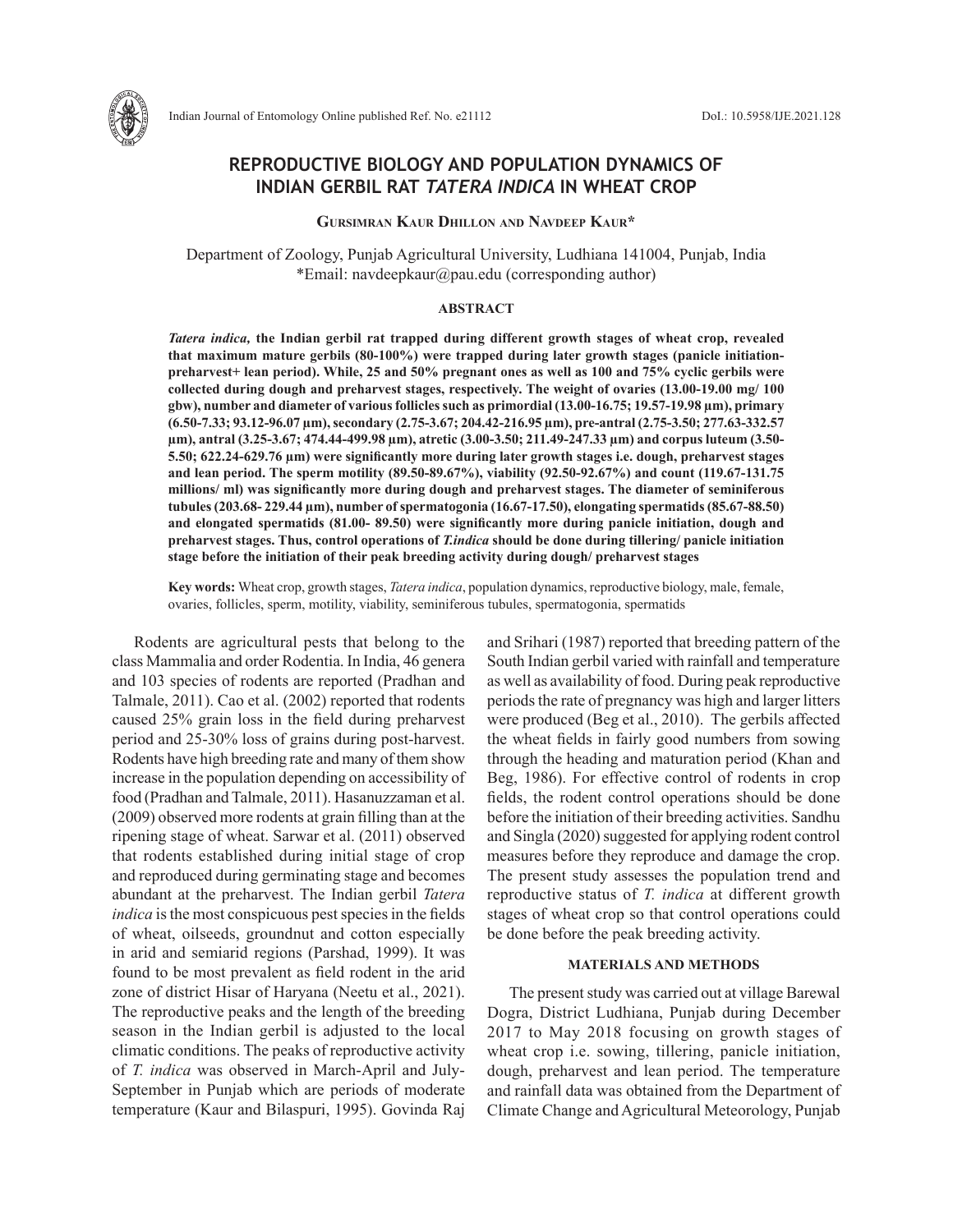Agricultural University, Ludhiana. *Tatera indica* of both the sexes were live trapped from different growth stages with the help of single wooden rat catch traps placed near the burrow openings. The population trend was studied by recording the number of live burrows/ acre as well as by calculating trap index calculated from total, male and female gerbils. The pregnancy was observed by appearance of blood in the vaginal fluid during the initial stages of pregnancy and prominent mammary glands indicating advanced stage of pregnancy. The non-pregnant gerbils were checked for their oestrous cyclicity for 12-15 days through collecting the vaginal smears. The gerbils were dissected; ovaries as well as uterus of female gerbils and testes, epididymis, seminal vesicles and prostate gland of male gerbils were collected. The weight of the organs was expressed as g/ 100g body weight.

The sperm parameters (motility, viability and count) were recorded from the cauda epididymal fluid (Salisbury et al., 1978). The ovaries and testis were processed for making haematoxylin and eosin stained histological sections (Luna, 1968). The number and diameter of primordial, primary, secondary, preantral, antral, atretic follicles and corpus luteum were observed in serial sections of ovaries. The diameter  $(\mu m)$  of different types of seminiferous tubules (30 of each rat) across the major and minor axis was taken in histological sections of testis. The diameter of lumen of seminiferous tubules was also assessed. From different types of seminiferous tubules, the number of spermatogonia, spermatocytes (leptotene, zygotene, pachytene and diplotene), elongating spermatids, elongated spermatids, round spermatids and sertoli cells were observed. The different growth stages of seminiferous tubules and their cells were identified (Guraya and Bilaspuri, 1976; Segatelli et al., 2004). The values were determined as Mean± SE. Significance of parameters was determined using one way ANOVA  $(p=0.05)$ .

#### **RESULTS AND DISCUSSION**

The monthly mean temperature was minimum during tillering (12.32ºC) and maximum during lean period (29.05ºC) mean rainfall was maximum during panicle initiation (10.8 mm) and lowest during preharvest stage (2.32 mm). No rainfall was recorded during dough stage. The no. of burrows/ acre (13/ 14) and total trap index (11.11%) was more during sowing and tillering stages as compared to later stages (Fig. 1). However, only 37.5% gerbils were found to be mature during these growth stages. The minimum trap index



of 4.17 was recorded in the lean period. 80-100% mature gerbils were recorded during later stages i.e. panicle initiation, dough and pre-harvest stage and lean period. The trap index of female gerbils was found to be higher than that of male during all growth stages. The population of *T. indica* decreased and maturity increased with the growth of the wheat crop. Andreassen et al. (2021) mentioned that increase in population of small 6 rodent to be associated with abundant food resources. The maturity of gerbils was found to be low during the earlier growth stages in December and January because of the lower temperature as well as lack of the abundant food.

The pregnant female gerbils i.e. 25% and 50% were collected during the dough and preharvest stage respectively (Table 1). The maximum pregnancy in the spring season observed in earlier studies coincide with the dough and preharvest stage (Hussain et al. 2002; Beg et al. 2010). The pregnant gerbils were not trapped during the sowing, tillering and panicle initiation and this finding is in accordance with that of Khan and Beg (1986). Similarly, Singh and Kaur (2020) found that pregnant bandicoot rats were not trapped during initial stages of wheat crop i.e. during tillering and panicle initiation stages. The gerbils were 100, 75, 66.7, 50, 40 and 33.3% cyclic during dough, preharvest, panicle initiation, lean period, tillering and sowing stages, respectively. The cyclic rats can undergo reproduction and prevalence of more cyclic rats indicates the high breeding activity. The body weight of female gerbils differs non-significantly in different growth stages and was maximum during lean period (150.50 g). The weight of paired ovaries (13.00-19.00 mg/100g bw) was significantly more during dough, preharvest stages and lean period. The maximum weight of the uterus observed during dough stage (51.00 mg/ 100g bw) varied significantly from other growth stages and lean period. Hussain et al. (2002) observed significantly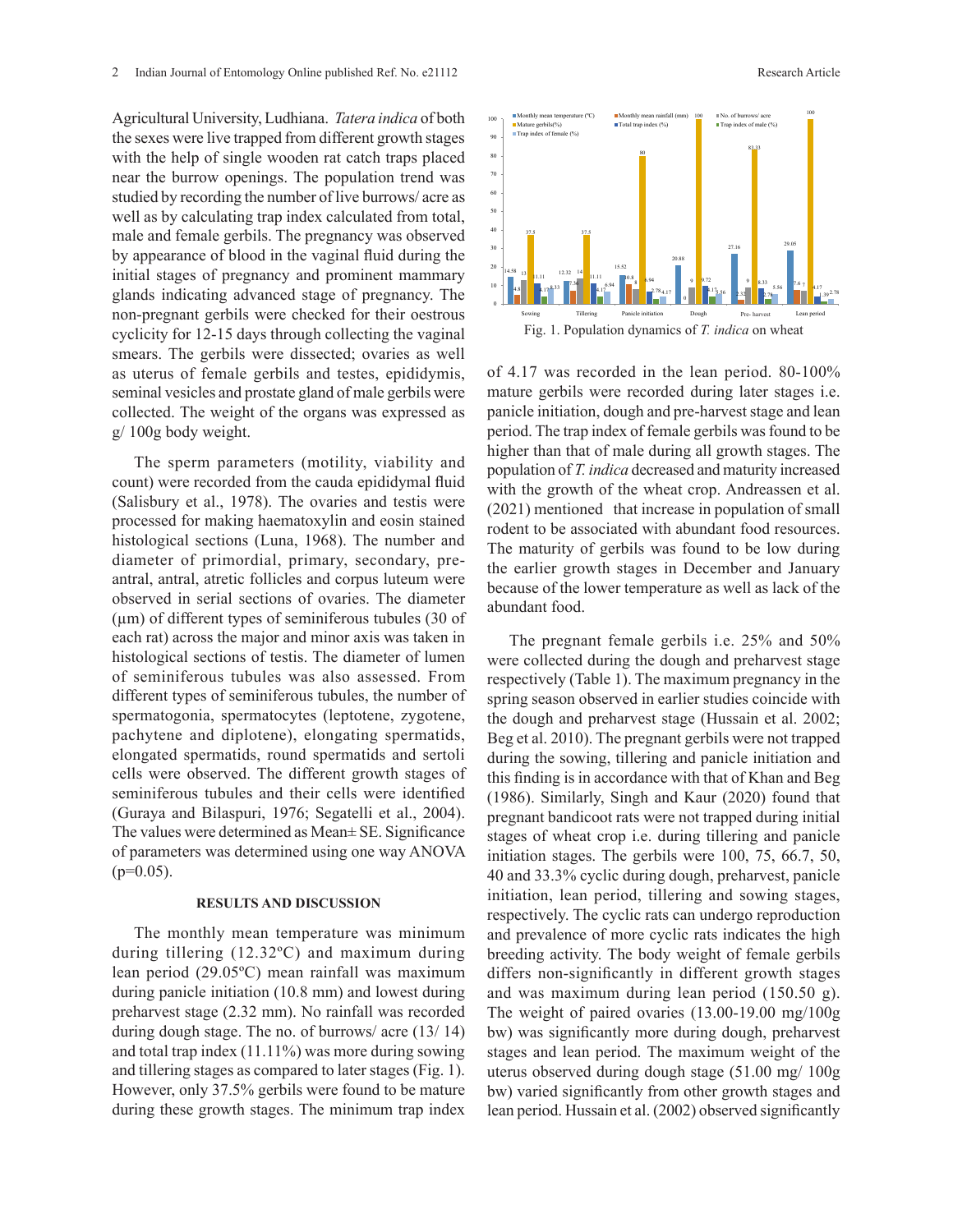| Female                           |                                             |                                       |                                                             |                                           |                                             |                                                                                                                                                                                                                                                                                                              |                                             |                                       |                                            |                                          |                                              |                                             |                                               |                                              |                                                                                |                                         |                                           |                                                            |                                                                                                                                         |
|----------------------------------|---------------------------------------------|---------------------------------------|-------------------------------------------------------------|-------------------------------------------|---------------------------------------------|--------------------------------------------------------------------------------------------------------------------------------------------------------------------------------------------------------------------------------------------------------------------------------------------------------------|---------------------------------------------|---------------------------------------|--------------------------------------------|------------------------------------------|----------------------------------------------|---------------------------------------------|-----------------------------------------------|----------------------------------------------|--------------------------------------------------------------------------------|-----------------------------------------|-------------------------------------------|------------------------------------------------------------|-----------------------------------------------------------------------------------------------------------------------------------------|
| Crop                             | Preg-                                       | Cyclic                                | Body                                                        | Weight of organ<br>$(mg/100g$ bw)         |                                             |                                                                                                                                                                                                                                                                                                              |                                             |                                       | No. of follicles                           |                                          |                                              |                                             |                                               |                                              |                                                                                | Diameter of follicles (µm)              |                                           |                                                            |                                                                                                                                         |
| stage                            | nancy<br>(%)                                | rats<br>(%)                           | mass<br>$\circledcirc$                                      |                                           |                                             | Ovaries Uterus Primordial Primary Secondary Preantral Antral                                                                                                                                                                                                                                                 |                                             |                                       |                                            |                                          | Atretic                                      | Corpus<br>uteun                             | Primordial Primary                            |                                              |                                                                                | Secondary Preantral                     | Antral                                    | Atretic                                                    | Corpus<br>luteum                                                                                                                        |
| Sowing<br>$(n=6)$                | $\circ$                                     | 33.3                                  | $112.83 \pm$<br>$13.61^{\rm a}$                             | $0.001^{\rm\,a}$<br>$6.00 +$              | $0.004^{a}$<br>$41.00 \pm$                  | 6.004<br>0.52 <sup>a</sup>                                                                                                                                                                                                                                                                                   | $3.50 +$<br>$0.43^{a}$                      | $0.21^{a}$<br>$2.33 \pm$              | $0.18^{\rm ab}$<br>$1.20 \pm$              | $0.17^{\rm a}$<br>$1.17 +$               | 0.21 <sup>a</sup><br>$0.67 +$                | $1.33 \pm$<br>0.21 <sup>a</sup>             | 16.88±<br>$0.60$ <sup>a</sup>                 | 55.39±<br>1.21 <sup>a</sup>                  | $125.11 \pm$<br>1.23 <sup>a</sup>                                              | 237.82±<br>$1.38^{a}$                   | $252.07\pm$<br>2.77 <sup>a</sup>          | $332.75 \pm$<br>3.55a                                      | 388.58±<br>1.77 <sup>a</sup>                                                                                                            |
| Tillering<br>$(n=5)$             | $\circ$                                     | $\overline{40}$                       | 132.50±<br>2.50 <sup>a</sup>                                | $0.002^\mathrm{a}$<br>$7.00\pm$           | 46.00±<br>$0.000\ensuremath{^\mathrm{a}}$   | $6.50 +$<br>0.50 <sup>a</sup>                                                                                                                                                                                                                                                                                | $3.50 +$<br>$0.50^{\rm a}$                  | $2.00 +$<br>0.00 <sup>a</sup>         | 0.50 <sup>ab</sup><br>$1.50 \pm$           | $1.00 \pm$<br>0.00 <sup>a</sup>          | $0.71 \pm$<br>$0.50^{a}$                     | $1.50 \pm$<br>0.50 <sup>a</sup>             | 16.65±<br>$0.60$ <sup>a</sup>                 | $54.45 \pm$<br>1.20 <sup>a</sup>             | $126.55 \pm$<br>1.30 <sup>a</sup>                                              | 236.95±<br>2.53a                        | 257.94±<br>1.30 <sup>a</sup>              | 337.00±<br>2.57 <sup>a</sup>                               | $389.21 \pm$<br>$0.34^{a}$                                                                                                              |
| initiation<br>Panicle<br>$(n=3)$ | $\circ$                                     | 66.7                                  | 124.00±<br>$16.00$ <sup>a</sup>                             | $0.002^{b}$<br>$9.00 \pm$                 | 49.00±<br>$0.007$ $^{\rm a}$                | $7.50 +$<br>$0.50^{a}$                                                                                                                                                                                                                                                                                       | $3.50 \pm$<br>$0.50$ <sup>ab</sup>          | $2.50 \pm$<br>0.50 <sup>ab</sup>      | $1.50 \pm$<br>0.50 <sup>ab</sup>           | $2.00 +$<br>$0.00$ <sup>a</sup>          | $1.50 \pm$<br>$0.50^{a}$                     | $1.50 \pm$<br>0.50 <sup>a</sup>             | $16.65 \pm$<br>$0.60^{a}$                     | $54.45 \pm$<br>1.20 <sup>a</sup>             | $126.55 \pm$<br>1.30 <sup>a</sup>                                              | 236.98±<br>$2.53^{a}$                   | 257.94±<br>1.30 <sup>a</sup>              | 337.00±<br>2.57 <sup>a</sup>                               | $389.21 \pm$<br>$0.34^{a}$                                                                                                              |
| Dough<br>$(n=4)$                 | 25                                          | 100                                   | 138.00±<br>$8.65^{\rm a}$                                   | 13.004<br>$0.001^{\circ}$                 | $51.00 \pm$<br>$0.003^{\rm b}$              | $16.75 \pm$<br>0.63 <sup>b</sup>                                                                                                                                                                                                                                                                             | $7.00\pm$<br>$0.41^{\circ}$                 | $0.25^{ac}$<br>$2.75 +$               | $0.48^{\rm bc}$<br>$2.75 +$                | $3.25 +$<br>$0.48^{b}$                   | $3.00 +$<br>$0.41^b$                         | $3.50 +$<br>0.65 <sup>b</sup>               | 19.98±<br>0.68 <sup>b</sup>                   | 94.92±<br>$1.93^{\mathrm{b}}$                | 204.42±<br>$2.82^{b}$                                                          | $332.57 \pm$<br>3.87 <sup>b</sup>       | 499.98±<br>6.63 <sup>b</sup>              | 211.49±<br>14.93 <sup>b</sup>                              | $525.37\pm$<br>$1.72^{b}$                                                                                                               |
| harvest<br>$(n=4)$<br>Pre-       | $50\,$                                      | 75                                    | $147.67 \pm$<br>$2.40^{\rm a}$                              | $19.00 +$<br>$0.001^{\circ}$              | 49.00±<br>$0.001$ <sup>a</sup>              | 13.00±<br>$0.15^{\circ}$                                                                                                                                                                                                                                                                                     | $7.33 \pm$<br>$0.33$ <sup>c</sup>           | $3.67 +$<br>0.33 <sup>d</sup>         | $3.00 +$<br>$0.58$ bc                      | $3.67 +$<br>$0.33^{b}$                   | $3.33 \pm$<br>$0.33^{b}$                     | $3.67 +$<br>$0.33^{b}$                      | $19.57 \pm$<br>$0.75^{b}$                     | $96.07 \pm$<br>1.91 <sup>b</sup>             | $216.95 \pm$<br>$9.03^{b}$                                                     | $277.63 \pm$<br>$1.60^{\circ}$          | $480.22 \pm$<br>4.18 <sup>c</sup>         | $223.34 \pm$<br>$2.44$ <sub>bc</sub>                       | 629.764<br>$3.02^{b}$                                                                                                                   |
| period<br>$(n=2)$<br>Lean        | $\circ$                                     | 50                                    | 150.50±<br>3.50 <sup>a</sup>                                | $19.00 +$<br>$0.003^{\circ}$              | 42.00±<br>$0.001^{\rm\,a}$                  | 15.50±<br>$0.50^{\rm bc}$                                                                                                                                                                                                                                                                                    | $6.50 \pm$<br>1.50 <sup>bc</sup>            | $3.50\pm$<br>0.50 <sup>d</sup>        | $3.50 +$<br>$0.50^{\circ}$                 | 3.50±<br>0.50 <sup>b</sup>               | $3.50 +$<br>0.50 <sup>b</sup>                | $5.50 \pm$<br>$1.50^{\circ}$                | 19.70±<br>0.06 <sup>b</sup>                   | 93.12±<br>$0.75^{b}$                         | $206.01 \pm$<br>$1.65^{b}$                                                     | 286.18±<br>$1.57^{\circ}$               | 474.44±<br>1.20 <sup>c</sup>              | $247.33 \pm$<br>$3.02^{\circ}$                             | $622.24 \pm$<br>0.90 <sup>b</sup>                                                                                                       |
| Male                             |                                             |                                       |                                                             |                                           |                                             |                                                                                                                                                                                                                                                                                                              |                                             |                                       |                                            |                                          |                                              |                                             |                                               |                                              |                                                                                |                                         |                                           |                                                            |                                                                                                                                         |
|                                  |                                             | parameters<br>Sperm                   |                                                             | Body                                      |                                             | Weight of organ<br>$(g/100 g$ bw)                                                                                                                                                                                                                                                                            |                                             |                                       |                                            | Diameter of seminiferous<br>tubules (um) |                                              | Diameter                                    |                                               |                                              | Number of different cells in seminiferous tubules                              |                                         |                                           |                                                            |                                                                                                                                         |
| stage<br>Crop                    | (%)                                         | Motility Viability<br>(%)             | (million/<br>Count<br>$\widehat{\mathbb{E}}$                | weight<br>$\odot$                         |                                             | Testes Epidydimis Seminal                                                                                                                                                                                                                                                                                    | vesicles                                    | Prostate<br>gland                     | Major<br>axis                              | Minor<br>axis                            | Average                                      | of lumen<br>$\binom{m}{k}$                  | SG                                            | <b>SC</b>                                    | N                                                                              | $\overline{\phantom{a}}$                | ≏                                         | ED<br>님                                                    | RS                                                                                                                                      |
| Tillering<br>Sowing<br>$(n=2)$   | $62.00\pm$<br>$63.50 \pm$<br>$1.50^{\rm a}$ | $64.00 +$<br>66.50±<br>$1.50^{\rm a}$ | $63.95 \pm$<br>$61.25 \pm$<br>$0.75^{a}$                    | 118.50±<br>$117.50\pm$<br>$11.50^{\rm a}$ | $1.11 \pm$<br>$0.27 +$<br>0.12 <sup>a</sup> | $0.20 \pm$<br>$0.26 +$<br>$0.02^{\rm a}$                                                                                                                                                                                                                                                                     | $0.31 \pm$<br>0.01 <sup>a</sup><br>$0.15 +$ | $0.09 +$<br>0.064<br>$0.01^{\rm \,a}$ | $135.28 \pm$<br>$134.43 \pm$<br>$0.91^{a}$ | 125.64±<br>185.19±<br>3.09 <sup>a</sup>  | 160.24±<br>$130.03 \pm$<br>2.00 <sup>a</sup> | $65.57\pm$<br>$61.13 \pm$<br>$1.08^{\rm a}$ | $15.33 \pm$<br>$14.50 +$<br>0.50 <sup>a</sup> | $7.00\pm$<br>$6.50 \pm$<br>0.50 <sup>a</sup> | $31.50 \pm$<br>$25.67 \pm 32.67 \pm$<br>$1.50^{a}$<br>25.50±<br>$1.50^{\rm a}$ | $43.33 \pm 45.33 \pm$<br>$1.50^{\rm a}$ | 43.50± 43.50± 68.00±<br>1.50 <sup>a</sup> | $1.00^{\rm a}$<br>$67.33 \pm$<br>$1.00^{\rm a}$            | $74.00 \pm 92.50 \pm$<br>$73.67 \pm 92.33 \pm$<br>1.50 <sup>a</sup>                                                                     |
| Panicle<br>$(n=3)$               | 66.50±<br>$0.63^{a}$                        | 68.50±<br>$0.63^{a}$                  | 64.50±<br>$0.92$ <sup>a</sup>                               | $111.50 +$<br>$1.58^{\rm a}$              | 0.03 <sup>b</sup><br>$0.89\pm$              | 0.26 <sub>±</sub><br>$0.01^{\rm a}$                                                                                                                                                                                                                                                                          | $0.47 +$<br>$0.04^{a}$                      | 0.003 <sup>a</sup><br>0.104           | 237.234<br>1.59ª                           | 189.62±<br>$2.83^{b}$                    | $213.43 \pm$<br>1.09 <sup>b</sup>            | 75.04±<br>$1.50^{\rm a}$                    | $17.00 +$<br>$0.33^{a}$                       | $6.50 \pm$<br>$0.58^{a}$                     | $33.50 +$<br>$0.88^{\rm a}$<br>30.00±<br>0.67 <sup>a</sup>                     | 42.50± 44.00±<br>$0.88^{\rm a}$         | $0.88^{\rm a}$                            | 81.00±<br>$0.67^{a}$<br>86.00±<br>1.20 <sup>a</sup>        | $93.50 \pm$<br>$0.88^{\rm a}$                                                                                                           |
| initiation<br>$(n=2)$            | 1.22 <sup>a</sup>                           | 0.41 <sup>a</sup>                     | $0.41$ <sup>a</sup>                                         | 9.39ª                                     | $0.23^{b}$                                  | 0.04 <sup>a</sup>                                                                                                                                                                                                                                                                                            | $0.23^{a}$                                  | 0.01 <sup>a</sup>                     | $1.41^b$                                   | $1.00^{\mathrm{b}}$                      | 0.20 <sup>c</sup>                            | 1.22 <sup>ab</sup>                          | $1.00^{\mathrm{b}}$                           | $0.50$ a                                     | 1.50 <sup>a</sup><br>7.00 <sup>a</sup>                                         | $0.50^{a}$                              | $1.00^{\rm a}$                            | 1.00 <sup>b</sup><br>$1.00^{\mathrm{b}}$                   | $0.50^{a}$                                                                                                                              |
| Dough<br>$(n=3)$                 | 89.67±<br>$1.86^{\mathrm{b}}$               | $92.67 \pm$<br>1.33 <sup>b</sup>      | 119.67±<br>$1.23^{b}$                                       | $140.67 +$<br>$10.33^{b}$                 | $1.12 +$<br>0.05 <sup>b</sup>               | $0.41 +$<br>$0.01^{\rm b}$                                                                                                                                                                                                                                                                                   | $0.92 +$<br>$0.15^{b}$                      | $0.004$ <sup>a</sup><br>$0.09 +$      | 243.09±<br>4.51 <sup>b</sup>               | 164.26±<br>10.86 <sup>c</sup>            | 203.68±<br>7.18 <sup>c</sup>                 | 83.61±<br>$3.64^{b}$                        | $16.67 \pm$<br>$0.33^{b}$                     | $5.67 \pm$<br>$0.67\mathrm{^a}$              | $32.33 \pm$<br>$0.88^{\rm a}$<br>25.00±<br>$1.15^{\rm a}$                      | 42.00± 47.00±<br>$0.58^{a}$             | 0.58 <sup>a</sup>                         | 87.67±<br>$2.03^{b}$<br>85.67±<br>$1.76^{\circ}$           | 94.67±<br>1.20 <sup>a</sup>                                                                                                             |
| harvest<br>$(n=2)$<br>Pre-       | 89.50±<br>0.50 <sup>b</sup>                 | $92.50 \pm$<br>1.50 <sup>b</sup>      | $131.75+$<br>$1.08^{\circ}$                                 | 150.50±<br>$3.50^{\circ}$                 | $1.27 +$<br>$0.02^{b}$                      | $0.41 +$<br>0.01 <sup>b</sup>                                                                                                                                                                                                                                                                                | $0.90+$<br>0.02 <sup>b</sup>                | $0.09 +$<br>0.003 <sup>a</sup>        | $278.41 \pm$<br>3.07 <sup>c</sup>          | 180.48±<br>$3.17$ <sup>bc</sup>          | 229.44±<br>$0.05^{\circ}$                    | $107.97 +$<br>13.55°                        | $17.50 \pm$<br>0.50 <sup>b</sup>              | $6.50 \pm$<br>$0.50$ a                       | 34.50±<br>2.50 <sup>a</sup><br>24.50±<br>1.50 <sup>a</sup>                     | 43.50± 46.00±<br>$0.50$ <sup>a</sup>    | 1.00 <sup>a</sup>                         | 89.50±<br>2.50 <sup>b</sup><br>88.50±<br>0.50 <sup>b</sup> | $92.50 \pm$<br>$1.50^{a}$                                                                                                               |
| period<br>Lean<br>$(n=1)$        | 90.00*                                      | 95.00*                                |                                                             | 135.42* 147.00*                           | $1.21*$                                     | $0.41*$                                                                                                                                                                                                                                                                                                      | $0.75*$                                     | $0.072*$                              |                                            | $281.47*177.31*$                         | 229.39*                                      | 94.42*                                      | 16*                                           | $\delta^*$                                   | $35*$<br>$24*$                                                                 | 42*                                     | $47*$                                     | $\frac{1}{2}$<br>$87*$                                     | $96*$                                                                                                                                   |
|                                  |                                             |                                       | P-Pachytene, D-Diplotene, EL-Elongating spermatids, ED-Elon |                                           |                                             | Values Mean $\pm$ SE except pregnancy and cyclic rats; Values with different superscripts (a-c) in a column differ significantly (p $\leq$ 0.05), SG-Spermatogonia, SC-Sertoli cells, L-Leptotene, Z-Zygotene,<br>at $p \le 0.05$ ; *No Mean $\pm$ S.E for single value and cannot be compared statistically |                                             |                                       |                                            |                                          |                                              |                                             |                                               |                                              |                                                                                |                                         |                                           |                                                            | gated spermatids and RS-Round Spermatids; Values are Mean±SE; Values with different superscripts (a-c) in a column differ significantly |

Table 1. Reproductive biology of female and male T. indica in wheat Table 1. Reproductive biology of female and male *T. indica* in wheat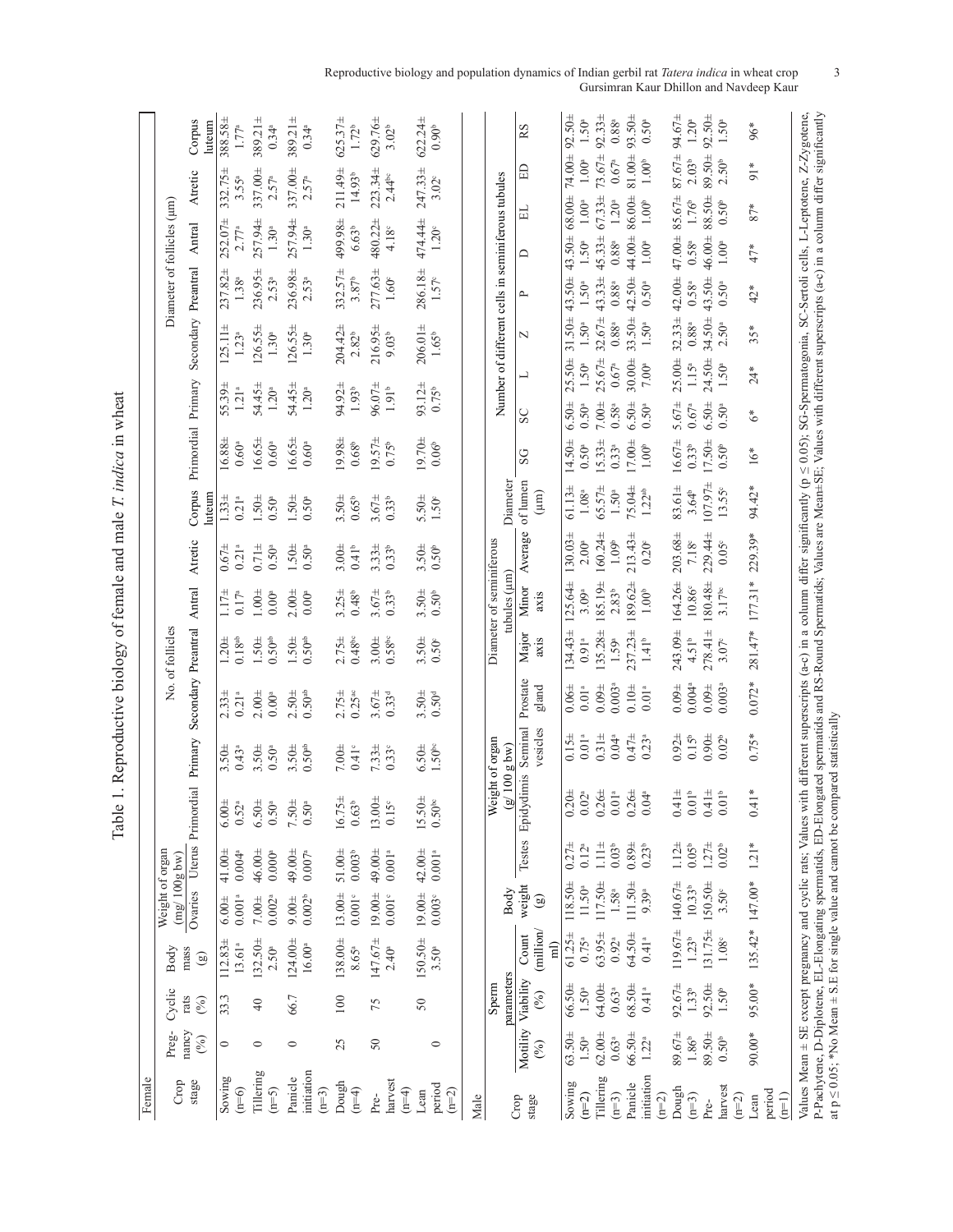reduced weight of ovaries during winter season as compared to spring season coinciding with sowingtillering and dough-preharvest stage, respectively. Sarli et al. (2015) reported that ovarian mass was significantly lower in winter in the Baluchistan gerbil.

The histomorphological studies of ovaries revealed all types of follicles during different growth stages of the wheat crop; their number varied- such as primordial (13.00-16.75), primary (6.50-7.33), secondary (2.75- 3.67), pre-antral (2.75-3.50), antral (3.25-3.67), atretic (3.00-3.50) and corpus luteum (3.50-5.50); as well as diameter of follicles such as- primordial (19.57-19.98 µm), primary (93.12- 96.07 µm), secondary (204.42 -216.95 µm), pre-antral (277.63-332.57 µm), antral (474.44-499.98 µm), atretic (211.49- 247.33 µm) and corpus luteum  $(622.24 - 629.76 \,\mu m)$  were significantly more during later growth stages i.e. dough, preharvest stage and lean period which indicated progressive follicullogenesis in *T. indica* during this time period. The long day length and high temperature had a strong effect on the progesterone level which resulted in increase in diameter of corpus luteum during April and May (Hussain et al*.,* 1994). In the present study, diameter of corpus luteum was found to be more during later growth stages i.e. dough, preharvest stage and lean period when the temperature was high as well as when the day length increased. Dantas et al. (2021) reported that environmental factors such as photoperiod, temperature and rainfall could impair or contribute to the quality of reproductive parameters of rodents.

The sperm parameters such as motility (89.50- 89.67%), viability (92.50-92.67%) and count (119.67- 131.75 millions/ ml) were significantly higher during dough and preharvest stages as compared to initial growth stages i.e. sowing, tillering and panicle initiation (Table 1). The body weight was maximum during preharvest stage (150.50 g) and it varied significantly from all other growth stages. The mature wheat grains (as food for the gerbils) were available in the crop fields during preharvest stage which were absent during tillering and panicle initiation stage and also the temperature was optimum during the later growth stages. These might be the reasons for increased body weight of male gerbils during the later growth stages. Similarly, Sarli et al. (2015) reported that the body mass of Baluchistan gerbil was significantly low during winter (December-January) as compared to spring (March-April). The weight of testes (0.89- 1.27 g/ 100g bw) was significantly high during tilleringpreharvest stages as compared to sowing stage. The weight of epididymis (0.41 g/ 100g bw) and seminal vesicles  $(0.90-0.92 \text{ g} / 100 \text{ g} \text{ bw})$  was significantly high during dough and preharvest stages as compared to initial growth stages i.e sowing, tillering and panicle initiation. The sperm parameters were also found to be significantly high during these stages. However, the weight of prostate gland varied non-significantly during growth stages. Hussain et al. (2002) reported occurrence of infertile *T. indica* males with decrease in size and weight of reproductive organs i.e. testes and seminal vesicles during winter season as observed during sowing stage now. Khan and Beg (1986) reported that the fertile male gerbils were recorded in all the months of the year except December.

The histomorphological studies of testis revealed diameter of seminiferous tubules (203.68- 229.44 µm) was significantly higher during panicle initiation, dough and pre-harvest stages (Table 1). The male rodents increased the testicular volume and seminiferous tubule diameter, thus improving spermatogenesis efficiency during reproductive seasons which coincides with present results of significantly more testicular weight and seminiferous tubular diameter during panicle initiation, dough and preharvest stages (Muteka et al., 2018). The number of sertoli cells, zygotene, leptotene, pachytene, diplotene and round spermatids were nonsignificantly different during different growth stages. However, number of spermatogonia (16.67- 17.50), elongating spermatids (85.67- 88.50) and elongated spermatids (81.00-89.50) was significantly more during panicle initiation, dough and preharvest stages which indicated active process of spermatogenesis due to the favourable temperature at these growth stages. Sarli et al. (2015) reported that diameter of seminiferous tubule was significantly smaller in winter as compared to the other seasons and observed that both rainfall and temperature had a significant positive influence on the diameter of the seminiferous tubules. Similarly, in the present studies the diameter of the seminiferous tubules was found to be less during initial growth stages of wheat crop due to low temperature of the winter season.

Thus, *T.indica* showed peak breeding activity during later growth stages of wheat crop i.e. dough and preharvest stage due to favourable temperature conditions as well as proper food availability. Hence, to control the Indian gerbils and its damage at preharvest stage in the wheat crop fields, rodenticides or rodent control operations should be applied/ followed during tillering/ panicle initiation stage i.e. before the initiation of peak breeding activity of the gerbils.